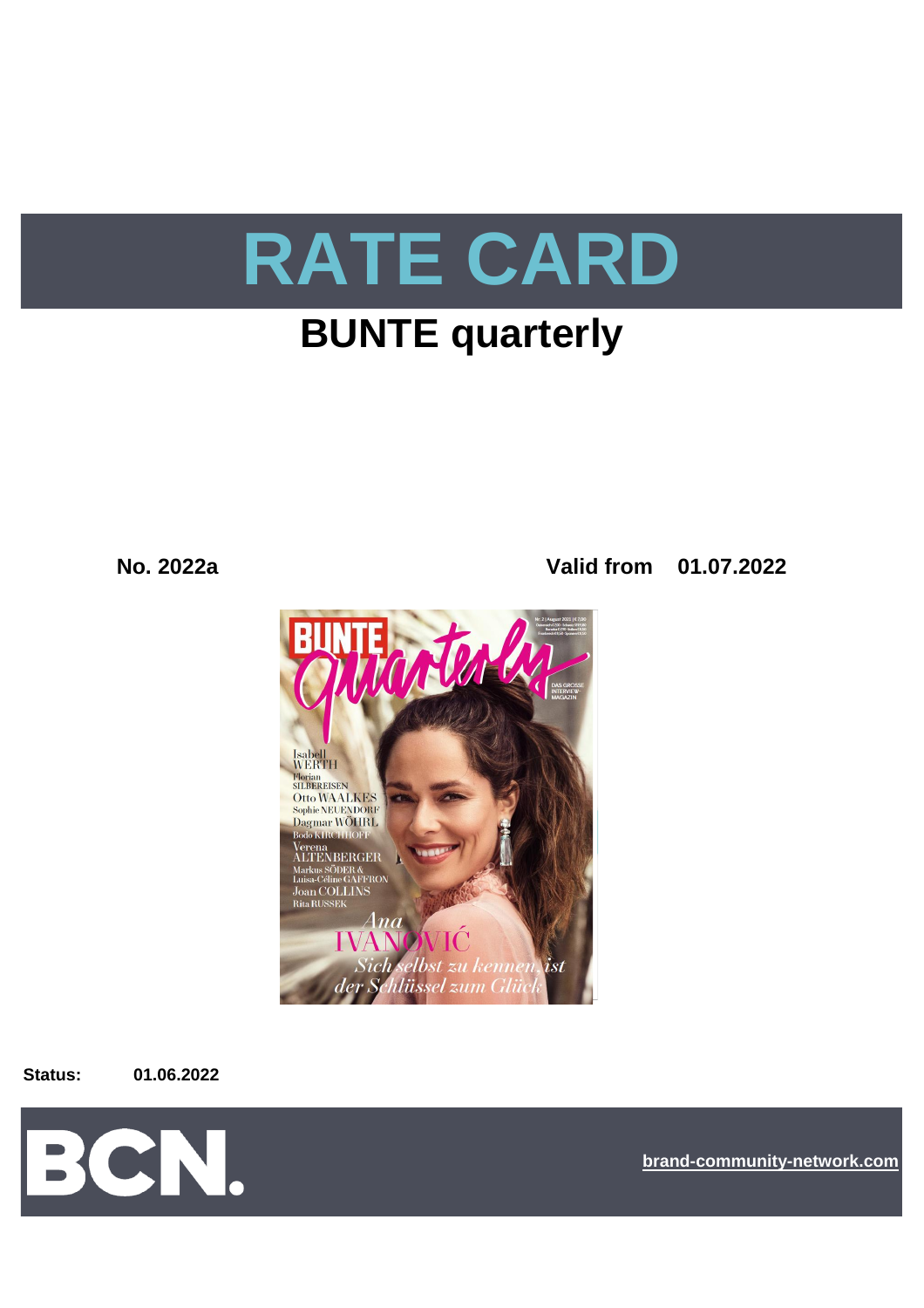

# **PUBLISHER'S DATA**

BUNTE Entertainment Verlag GmbH Commerzbank AG D-81825 München BIC: DRES DEFF 680

T +49 89 9250 3669 [andrea.laub@burda.com](mailto:heike.lauber@burda.com) **Terms of payment:**

## **Print Management/Placement**

Iris Armbruster AdTech Factory GmbH Anzeigen BUNTE quarterly Hauptstraße 127 D-77652 Offenburg T +49 781 84 2521 [iris.armbruster@adtechfactory.com](mailto:iris.armbruster@adtechfactory.com)

## **Ad Management/Order Management**

Hauptstraße 127 D-77652 Offenburg T +49 781 84 3751

## **Frequency of publication Technical data:**

**& on sale date** 2 times per year (subject to change)

## **Place of publication**

### **Publisher Bank accounts: Bank accounts:**

Arabellastraße 23 IBAN: DE54 6808 0030 0723 4120 00 UniCredit Bank AG **Brand Director IBAN: DE19 7002 0270 0015 0249 05** Andrea Laub BIC: HYVEDEMMXXX

Invoices are due in net 30 days after the invoice date. The publisher guarantees a 2 per cent discount for advance payments, provided that the invoice amount is submitted on the publication date of the issue in which the advertisement is published at the latest and no older invoices are outstanding. In the event that the payment target is exceeded, default interest pursuant to Clause 11 of the Terms and Conditions of 5 per cent is calculated based on the respective base rate pursuant to Section 1 (1) of the German Discount Rate Transition Law (Diskontsatz-Überleitungs-Gesetz– DÜG). All prices are net prices. The statutory value-added tax is added. Direct debit is possible.

## AdTech Factory GmbH **Terms and conditions:**

All ad orders are exclusively carried out pursuant to the General Terms and Conditions. These have to be requested directly from BCN or can be viewed online at:

[orders@adtechfactory.com](mailto:orders@adtechfactory.com) [brand-community-network.com/terms-conditions](https://bcn.burda.com/terms-conditions)

For current and binding technical data, log onto duon-portal.de. Also available as PDF download.

[duon-portal.de/](https://duon-portal.de/)

### Offenburg, PZN 511942 **Delivery of printer's copy:**

Please upload all copies electronically to duon-portal.de. For support please e-mail support@duon-portal.de or call +49 40 37 41 17 50.

### **General legal notice:**

The warranty claims specified in the publishers' general terms and conditions apply only when the certified technical requirements and standards published on the DUON portal have been fulfilled as well as the delivery has been carried out via the DUON portal. This also holds when data are provided without proof.

### **Online advertisement booking:**

The current, binding technical advertisement bookings can also be sent via the online booking system:

[obs-portal.de/](https://www.obs-portal.de/)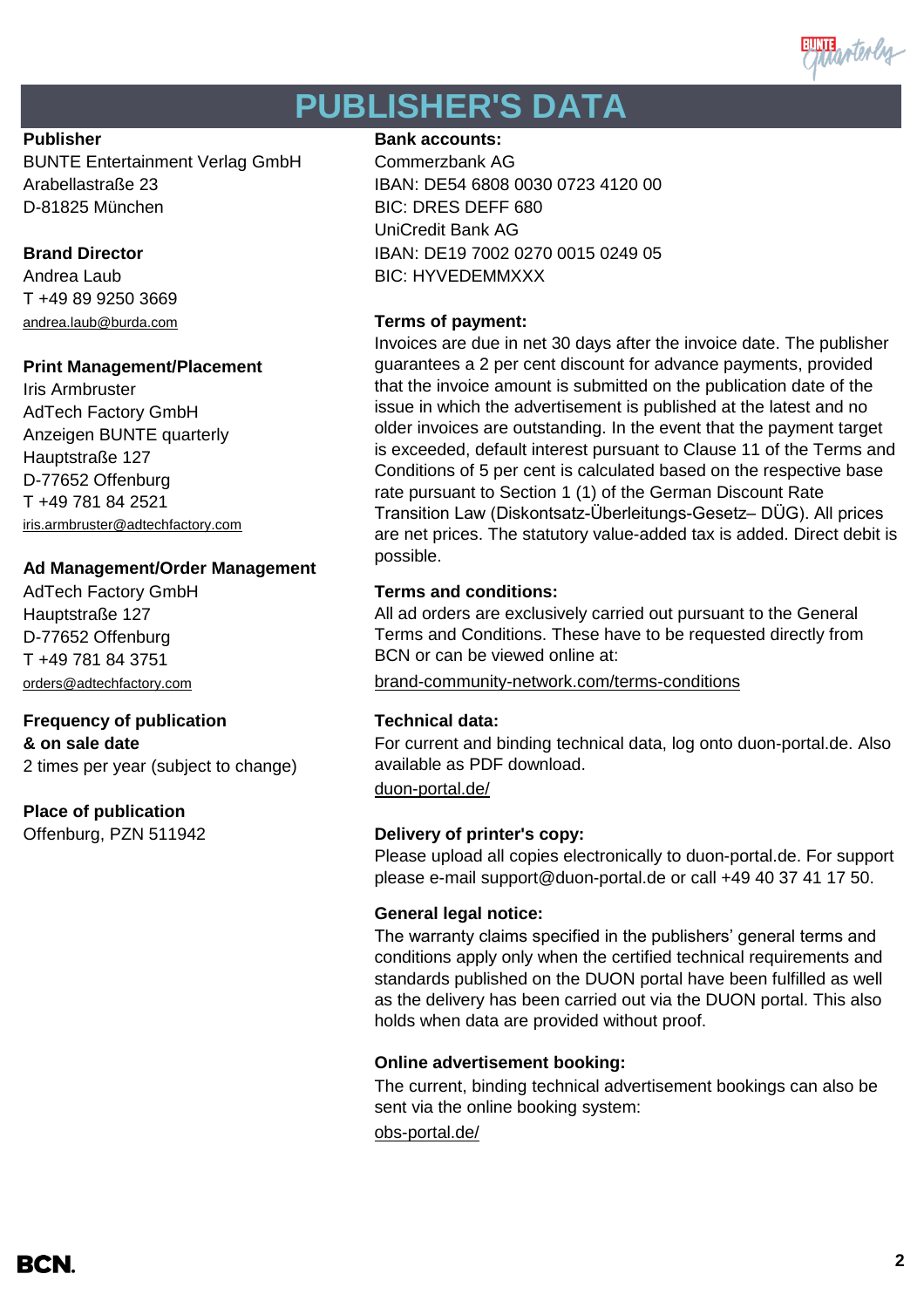

# **FORMATS & RATES**

| Format              | <b>Placement</b>      | <b>Bleed format*</b> | Rate                  |
|---------------------|-----------------------|----------------------|-----------------------|
| $2/1$ page          | Standard              | 458 x 300            | 44,400 €              |
| $1/1$ page          | Standard              | 229 x 300            | 22,200 €              |
| 1/2 page vertical   | Standard              | 112 x 300            | 14,300 €              |
| 1/2 page horizontal | Standard              | 229 x 146            | 14,300 €              |
|                     |                       |                      |                       |
| $2/1$ page          | <b>Opening Spread</b> | 458 x 300            | 48,600 €              |
| $1/1$ page          | inside front cover    | 229 x 300            | 25,400 €              |
| $1/1$ page          | outside back cover    | 229 x 300            | 25,400 €              |
|                     |                       |                      | *width x height in mm |

### **Ad combinations:**

The reduced combination special price for the combination of advertisements is based on comparison of separate advertisement bookings. To this end, the advertisements of an advertiser with an identical product/creation in the same format must appear in all magazines in parallel issues.

### **Advertorials:**

[brand-community-network.com/advertisin](https://bcn.burda.com/advertisingsolutions/print/native-ads)gsolutions/print/native-ads Formats and prices for advertorials created by the editorial team on request. For more information, please visit

#### **Consecutive Ads:**

Surcharge on two or more adverts on consecutive partial-page ads: 10%

#### **Fixed placements:**

Agreed fixed placements (e.g. first for a business line, commodity group, etc.) entitle the publisher to bill a

**Type area format:**

On request.

## **Digital rate card:**

Please find the digital rate card here: [brand-community-network.de/advertisingsolutions/digital/prices](https://bcn.burda.com/advertisingsolutions/digital/prices)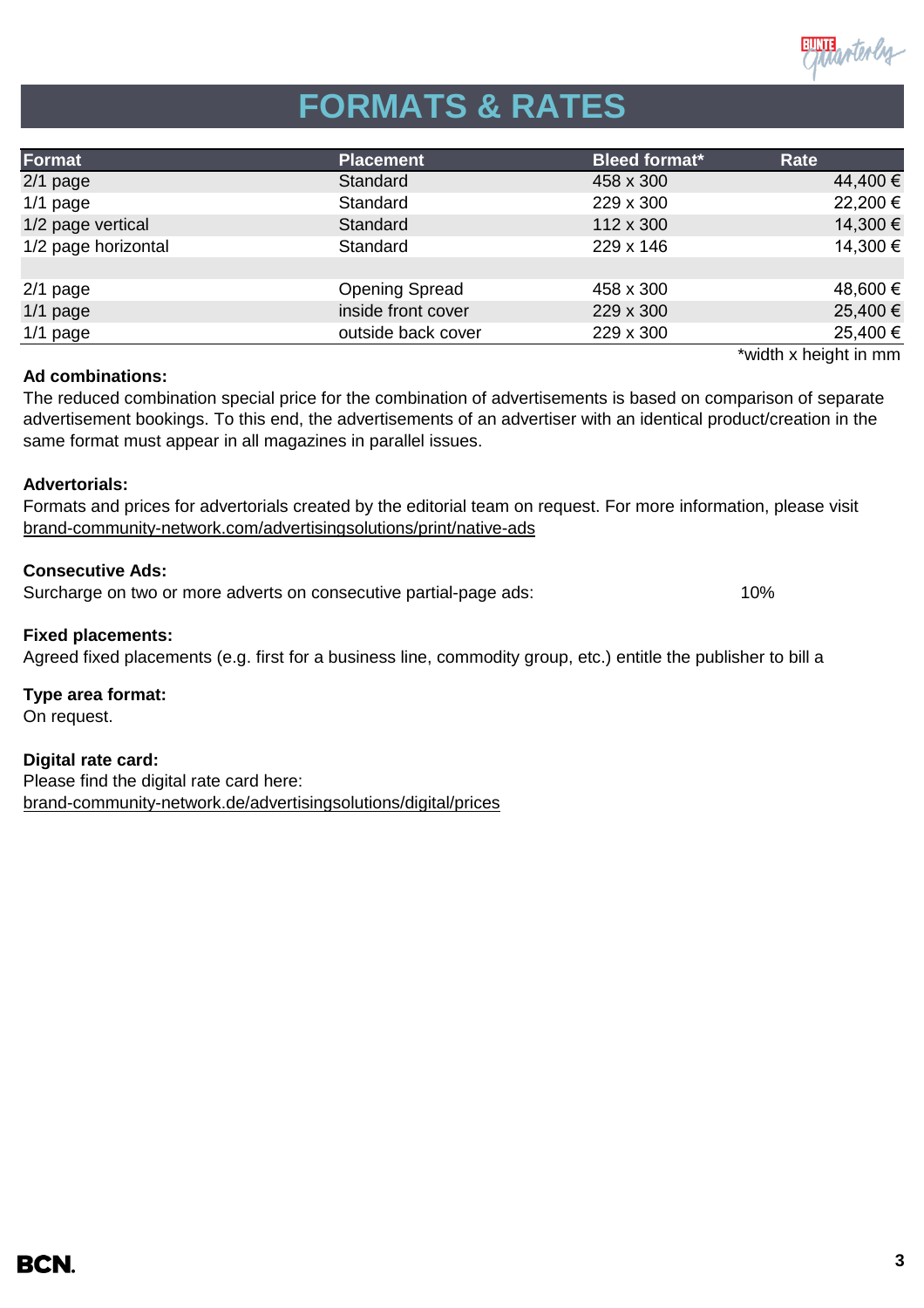

# **AD SPECIALS**

| <b>Circulation excl.</b>           |                      | Additional ad specials available on request.                                                        |  |
|------------------------------------|----------------------|-----------------------------------------------------------------------------------------------------|--|
| <b>Rates per thousand</b>          | <b>Subscriptions</b> |                                                                                                     |  |
| <b>Bound inserts</b>               |                      | Prices apply for the booking of at least the entire                                                 |  |
| up to 4 pages                      | 138€                 | domestic print run.                                                                                 |  |
| up to 8 pages                      | 163€                 | The publisher reserves the right to reschedule                                                      |  |
| up to 12 pages                     | 190€                 | bookings with less than domestic print run.                                                         |  |
| up to 4 pages with additional proc | 166€                 | Smaller booking units, e.g. according to Nielsen                                                    |  |
| up to 8 pages with additional proc | 196€                 | areas or federal states, are possible. For these<br>will be charged an additional 25% per thousand. |  |
| <b>Glued-on inserts</b>            |                      |                                                                                                     |  |
| Postcard up to 10 g                | 73€                  | A minimum run of 30.000 copies applies for all                                                      |  |
| Booklet up to 10 g                 | 101€                 | ad specials.                                                                                        |  |
| Sample up to 10 g                  | 117€                 |                                                                                                     |  |
| Sample up to 20 g                  | 124 €                |                                                                                                     |  |
| <b>Loose inserts</b>               |                      |                                                                                                     |  |
| up to $10 g$                       | 135€                 |                                                                                                     |  |
| up to $20 g$                       | 146€                 |                                                                                                     |  |
| up to $30 g$                       | 159€                 |                                                                                                     |  |
| up to $40 g$                       | 172€                 |                                                                                                     |  |
| up to $50g$                        | 185€                 |                                                                                                     |  |

**All tariff ad specials are eligible for discount and count towards the annual agreement commitment.**

#### **Calculation basis:**

The calculation basis is the planned circulation or IVW quarterly report upon order confirmation, exclusive of the respective e-paper copies.

#### **Delivered quantity:**

The delivered quantity is based on the planned print run or IVW quarterly report valid at the date of the order confirmation, plus 2 % surplus. In order to react to circulation fluctuations at short notice, we recommend contacting our Print Management/Placement (see "Your Personal Contacts" page) one more time before production start.

#### **Delivery address and deadline:**

Please find the delivery address and deadline on the respective order confirmation. An incoming goods inspection does not take place at the printing plant.

#### **Conditions of delivery:**

Ad specials must be delivered in accordance with the guidelines of the Bundesverband für Druck und Medien (German Association of Print and Media), and be clearly marked with the name of the publication and issue. The material must be delivered, carriage paid, to the address where it will be processed.

#### **Order and cancellation date:**

See "special closing dates" on page "Schedule & Topics Print"; due to limited availability, we strongly recommend booking as early as possible.

#### **Proviso:**

Should any processing problems arise, completion of the circulation takes priority over ad special processing.

#### **AdSpecial Portal:**

Binding technical information on Ad Specials and information on deadlines, samples and delivery for the participating objects is available for download at adspecial-portal.de

**Glued-on inserts:** The basis is a 1/1 carrier advertisement.

#### **Sample products:**

An additional postal fee applies to samples and objects over 2.5 mm thickness.

#### **Samples:**

Samples must be presented by the closing date at the latest. For product samples 50 pieces are required up front. For all other ad specials a minimum of 5 samples are required. To be sent: AdTech Factory, Print Management, Hauptstraße 127, 77652 Offenburg, Germany.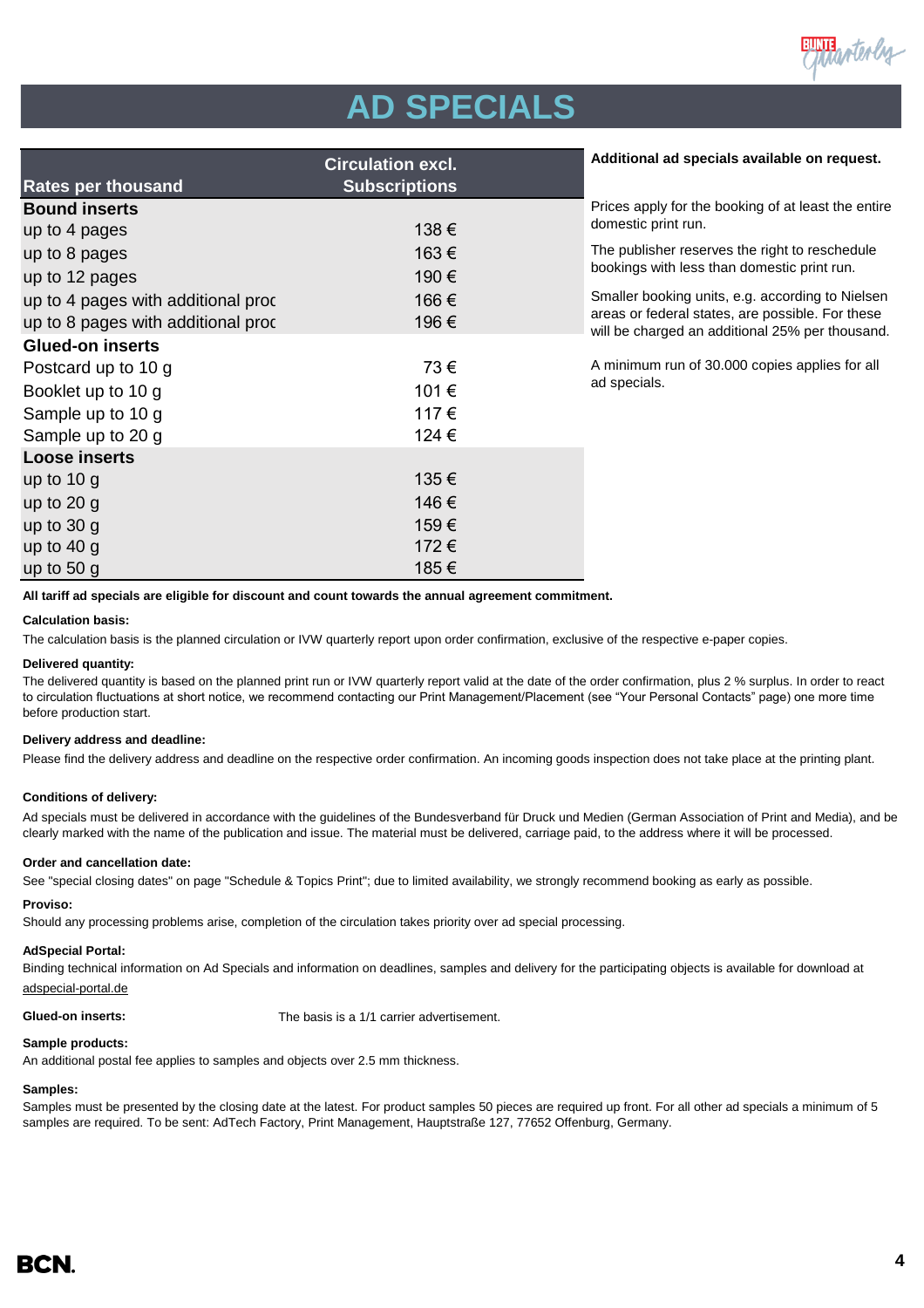

| <b>SCHEDULE</b>                                                             |              |               |                                                |                                |  |  |
|-----------------------------------------------------------------------------|--------------|---------------|------------------------------------------------|--------------------------------|--|--|
| The BCN topic preview tool provides you with attractive themes or specials: |              |               | brand-community-network.com/topic-preview-tool |                                |  |  |
| No.                                                                         | On sale date | Closing date* | Copy date**                                    | <b>Special closing date***</b> |  |  |
| 1/22                                                                        | 20.01.22     | 13.12.21      | 17.12.21                                       | 30.11.21                       |  |  |
| 2/22                                                                        | 28.04.22     | 21.03.22      | 28.03.22                                       | 07.03.22                       |  |  |
| 3/22                                                                        | 28.07.22     | 23.06.22      | 30.06.22                                       | 09.06.22                       |  |  |
| 4/22                                                                        | 06.10.22     | 31.08.22      | 07.09.22                                       | 17.08.22                       |  |  |

\* Closing & cancellation date

\*\* Delivery date for printer's copies

\*\*\* Closing & cancellation date for ad specials, special formats, special placements